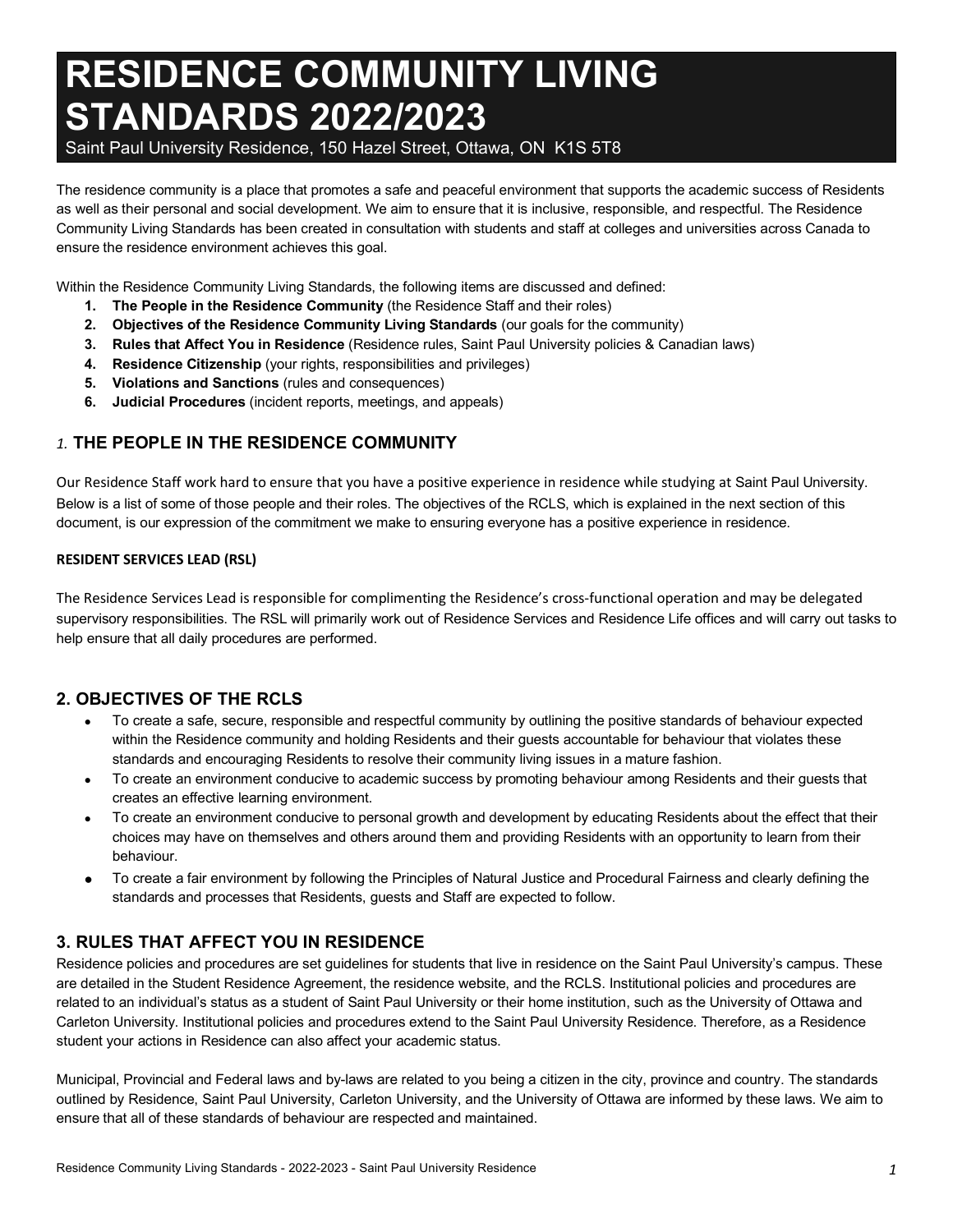Normally the Residence policies and procedures and Institutional policies and procedures act independently of one another. However, Residence shares all reports alleging RCLS violations with. In situations that create a concern for the safety and security of students in Residence and on campus, all important information will be shared between appropriate Residence and Institution officials. In serious cases, allegation(s) may be investigated by both the Residence and the Institution and the student will be subject to the sanctions under both sets of policies and procedures.

For more information about Residence and Institutional policies and procedures please refer to the Saint Paul University, University of Ottawa, and Carleton University websites.

#### **SCOPE & APPLICATION**

The RCLS applies to all Residents and their guests. They are in effect:

- (a) on Residence property, including in all Residence buildings and the grounds of the Residence;
- (b) at off-campus events sponsored by Residence or a recognized student leadership group in Residence;
- (c) when the conduct of a Resident has a substantial link to the Institution, direct implications for the proper functioning of Residence; the well-being of Residents; the educational mission of the Institution; or the interests or reputation of Residence and/or Institution. This includes any behaviour observed or carried out through an online medium, by using text, audio, video or images, including but not limited to Facebook, YouTube, Instagram, and Twitter will be treated as an Offense detailed within these standards.

#### **AUTHORITY**

The RCLS is intended to be clear to all readers. If you have a question, consult a Residence Staff member, as they have the authority to explain the Standards. The RCLS attempts to identify a range of behaviours that constitute Offenses. Residence reserves the right, in extraordinary circumstances, to identify and Sanction conduct that may not be specifically described, but which clearly does not support the stated Objectives of the RCLS or Institutional policies and procedures.

#### **PROTECTION OF PRIVACY**

Residence respects the privacy and personal information of Residence students and will comply with the Freedom of Information and Protection of Privacy Act regarding the gathering, retention, safeguarding and disposal of personal information. All concerning behaviours and allegations of offenses documented in Residence Reports will be made available to the Resident, Campus Security, and the Office of the Director Student Services (or designate) at Saint Paul University, the General Manager and the Director of Residence Life, upon request. All Residence reports, files and records, both paper-based and electronic, will be kept for a minimum of seven (7) years after the termination of the Student Residence Agreement.

## **4. RESIDENCE CITIZENSHIP**

You are a citizen of the Residence community and a student of Saint Paul University, the University of Ottawa or Carleton University. You therefore have certain rights and responsibilities. Your privileges are yours to maintain by respecting the rules of Residence and the Institution. Rights should NOT be confused with Privileges. As a good citizen of our Residence Community, you acknowledge in a responsible way your rights, responsibilities and privileges as well as the rights, responsibilities and privileges of others. We hope that you participate in the community in a positive way and you do your part to create and maintain an environment that encourages academic success and social growth.

#### **RESIDENTS' RIGHTS**

Within the Residence Community you, as a Resident, have the right to:

- (a) enjoy the rights and freedoms recognized by law, subject only to restrictions that ensure the welfare and advancement of the Residence Community, as detailed in the RCLS,
- (b) be free from discrimination, on the basis of race, ancestry, religious beliefs, physical ability, marital status, colour, place of origin, gender, mental disability, family status, source of income, age or sexual orientation,
- (c) enjoy an atmosphere intended to remain free from behaviour which is reasonably interpreted as unwelcome; including (but not limited to) remarks, jokes, or actions which demean another person and/or deny individuals their dignity and respect,
- (d) study, work, read and sleep in your unit/suite/room without undue interference from roommates or others,
- (e) occupy your assigned unit/suite/room and use its furniture, effects and services,
- (f) access to your assigned room/unit,
- (g) expect that unit/suite/roommates will respect your personal property,
- (h) expect reasonable cooperation from others when you are sharing common rooms/facilities,
- (i) live in a clean environment, requiring a joint and equitable effort from you and your unit/suite/roommates,
- (j) reasonable privacy from unit/suite/roommates or others,
- (k) have your concerns considered by Residence Staff,

Residence Community Living Standards - 2022-2023 - Saint Paul University Residence *2*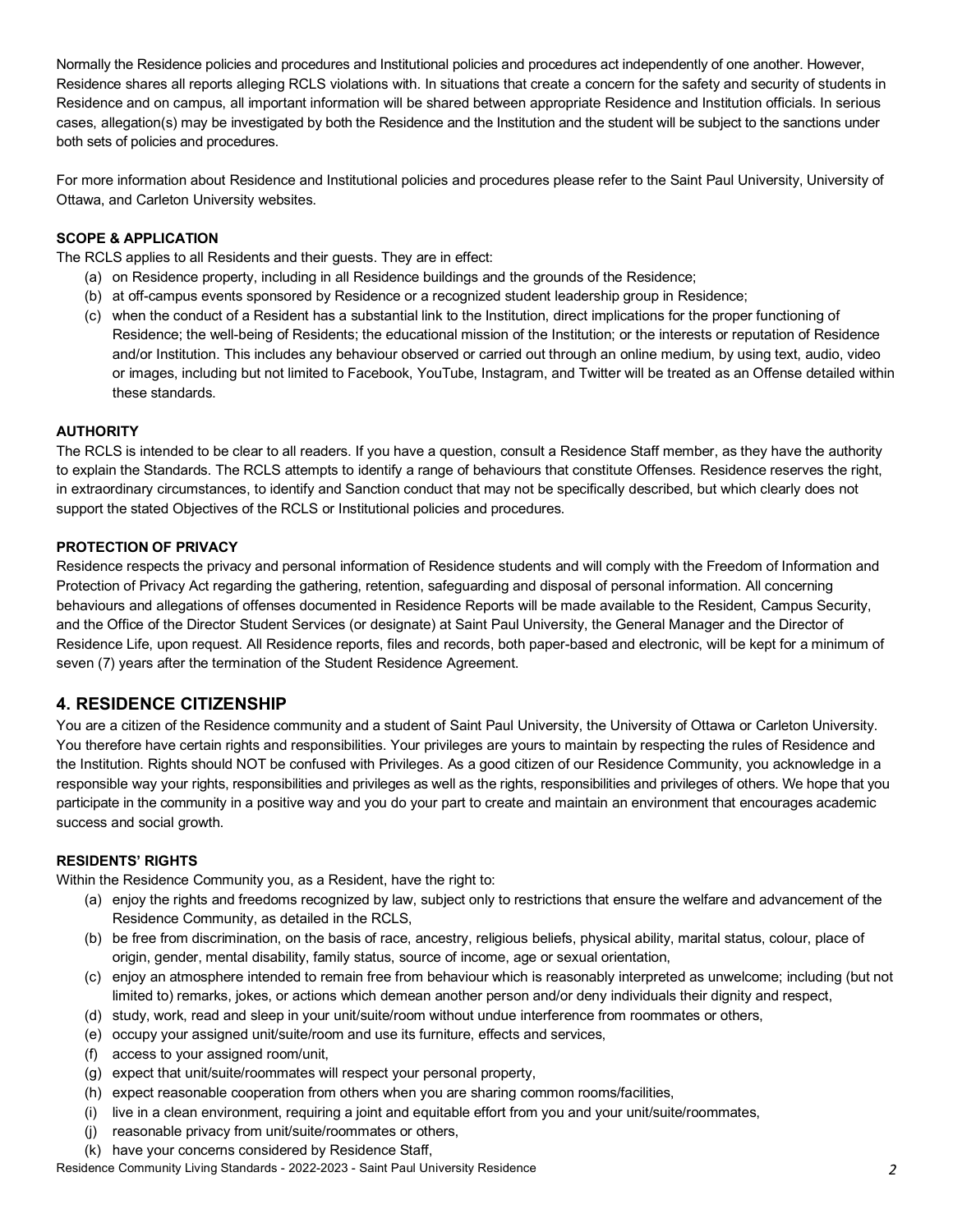- (l) have all reported offenses investigated in a reasonable amount of time and efficient manner,
- (m) expect confidentiality from Residence Staff with regards to all personal and student conduct related information.

#### **RESIDENTS' RESPONSIBILITIES**

With your rights come corresponding expectations of behaviour within the Residence Community. As a Resident you have the responsibility to:

- (a) read, understand and abide by the Institutions calendar, codes, policies and regulations, guidelines and processes, including the Student Residence Agreement, the residence website, and the RCLS,
- (b) recognize the authority of all Residence and the Institutions Staff acting in the scope of their position and to be responsive and cooperative in all dealings with them,
- (c) treat with respect, civility, courtesy and consideration all Residents, Residence Staff and the Institutions Officials and conduct yourself in a way that permits them to be successful academically and/or perform their duties,
- (d) take all actions associated with good citizenship, including reporting violations of Residence and the Institutions policies, and taking all reasonable measures to ensure the safety and security of the Residence Community,
- (e) seek help or resources to protect and ensure your personal health, safety and wellbeing, including addressing issues of selfharm which have the potential to occur by action or neglect, including self-abuse, eating disorders, suicide attempts, underage drinking, alcohol abuse or negligence related to health, hygiene or medications,
- (f) attempt to resolve unit/suite/room/community problems on your own before you ask your RA to assist you in this process,
- (g) conduct yourself and contribute in a positive and productive way to the Residence Community through active participation,
- (h) respect the rights, privileges and privacy of your unit/suite/roommates, work with them cooperatively to keep your unit in a clean and tidy condition,
- (i) respect the rights, privileges and property of all other Residents and their guests, and of the neighbouring community,
- (j) take full responsibility for the conduct of guests, accompany them at all times within the Residence Complex and ensure that guests are aware of, and abide by, Residence and Saint Paul University policies,
- (k) conduct yourself in a way that ensures the Residence facilities and grounds are kept in good condition, including keeping your assigned room and suite common areas in a clean and sanitary condition,
- (l) secure your personal property and obtain personal contents insurance,
- (m) permit Residence or the Institution's Staff or its officers entry when there is a reasonable apprehension of danger or harm, or for the purpose of inspecting the condition of the unit/suite/room and its contents,
- (n) be solely liable to the Institution for any loss or damage to your room and its furniture, telephone and effects of the Institution; liable for loss or damage to the public facilities, furniture and equipment of the Residence, including Common Areas; and liable for any damages caused by guests,
- (o) actively check your mail, voicemail, and email accounts registered with the residence on a regular basis for messages from Residence Staff,
- (p) carry your student ID and show it when requested by Residence or the Institution's Staff.

#### **RESIDENTS' PRIVILEGES**

Privileges enhance the lifestyle in Residence because they add to the pleasure of the academic and social experience. Privileges are granted to Residents upon arrival, based on the principle that Residents are expected to conduct themselves in accordance with the RCLS. There is an important difference between Rights and Privileges. You can expect your Rights to be respected all the time, and you can maintain Privileges with behaviour in accordance with our RCLS. Privileges can be taken away through the judicial process if conduct does not comply with our RCLS.

#### **It is a privilege for you to:**

- (a) live in Residence,
- (b) use the Common Areas and Facilities and their furniture, equipment, effects and services,
- (c) have unit/suite/room assignments to live with your friends,
- (d) to live in Residence in future years,
- (e) consume alcohol within your assigned unit/suite/room or as a guest in another resident's unit/suite/room, and only if you are of the legal drinking age,
- (f) use sound broadcast equipment, approved musical instruments or computer speakers or subwoofers,
- (g) invite and host guests in Residence,
- (h) be a Guest in areas outside your assigned room/unit/building and/or enjoy access to the Residence Complex, outside your assigned room/unit/building,
- (i) participate in events and activities facilitated or sanctioned by Residence.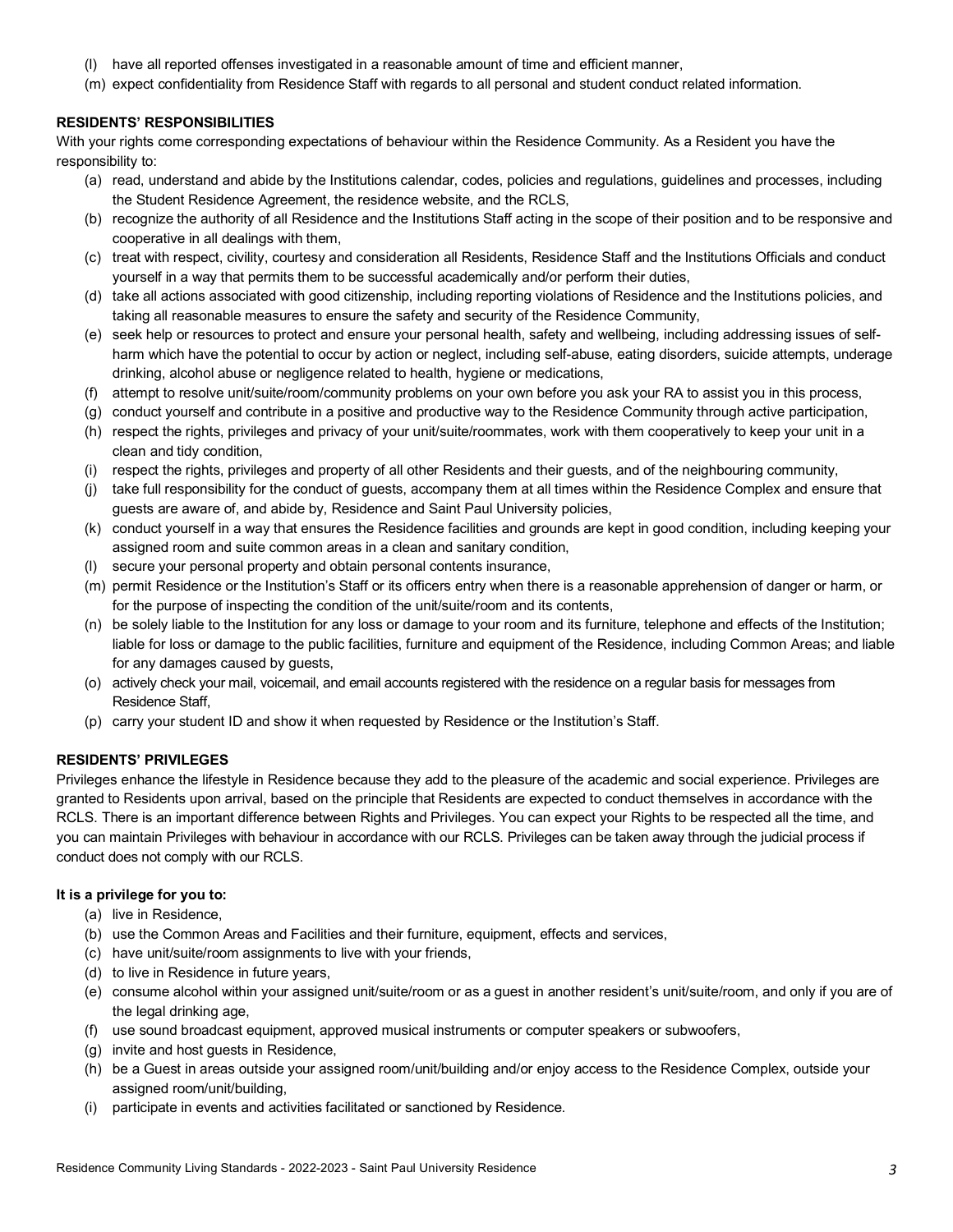## **5. VIOLATIONS AND SANCTIONS (THE RULES AND CONSEQUENCES)**

A violation is any unacceptable conduct, action or neglect that violates the RCLS, Student Resident Agreement. Violations are described and classified based on three levels of increasing severity. Sanctions are the consequences for violations, which are described in detail in subsequent sections of the RCLS. At each level of offense and/or after repeated violations the severity of the sanctions will increase.

**Level 1 Violations:** Actions that interfere with the rights of another individual or community to the peaceful use and enjoyment of their space in Residence. Normal Point Range: 1-3

Level 2 Violations: Actions that create a significant nuisance and/or disturbance to an individual or community and/or repeated level one violations. Normal Point Range: 4-8

**Level 3 Violations:** Actions that endanger the safety and security of an individual; significantly compromise or damage personal or Residence property; attack the dignity/integrity of an individual; contravene the laws of the land; and/or repeated level two violations. Any Level 3 Offense may warrant an eviction. Normal Point Range: 9+

#### **The Point System**

The point system is designed to help define the seriousness of specific behaviours and to track the frequency and severity of a student's RCLS violations. All violations are associated with points ranging from a value of 1 through 9. All violations have a minimum value of one point. The assigned number of points will depend upon the type of incident and/or its severity. In complex situations where multiple violations occur in the same incident, points will typically be assigned based on the most serious single violation of the RCLS.

Points remain on record until August 15 of each year, or as stipulated upon eviction. After a Resident has been found responsible for a violation, the Resident may be responsible for educational, restorative, or punitive sanctions. Points are assigned for each incident based on the table below. Points are used in determining the sanctions appropriate for a resident, given their cumulative conduct record, as outlined in the "Sanctions" section below. During sanctioning, decision makers consider a resident's total points, including those assigned for the current violation.

| Tier | <b>Points Accumulated</b> | <b>Typical Sanction Examples</b>                                                                           |
|------|---------------------------|------------------------------------------------------------------------------------------------------------|
|      | $1 - 3$                   | Warning, Community Service, Educational, Fine, Loss of Privileges, Restitution                             |
| ш    | $4 - 8$                   | All Tier I Sanctions, Communication Ban, Transfer/Relocation, Behavioural Contract,<br>Residence Probation |
| Ш    | $9 +$                     | All Tier I, and II Sanctions, Eviction, Recommendation of Charges of non-Academic<br>Misconduct            |

#### **VIOLATIONS**

The violations listed in the RCLS summarize policies stated in the Student Residence Agreement (SRA). Where applicable, reference is made to these policies.

| Level of Incident | <b>Points Typically Assigned</b> |
|-------------------|----------------------------------|
| <b>LEVEL 1</b>    | $1 - 3$                          |
| <b>LEVEL 2</b>    | $2 - 5$                          |
| LEVEL 3           | 4 - 9                            |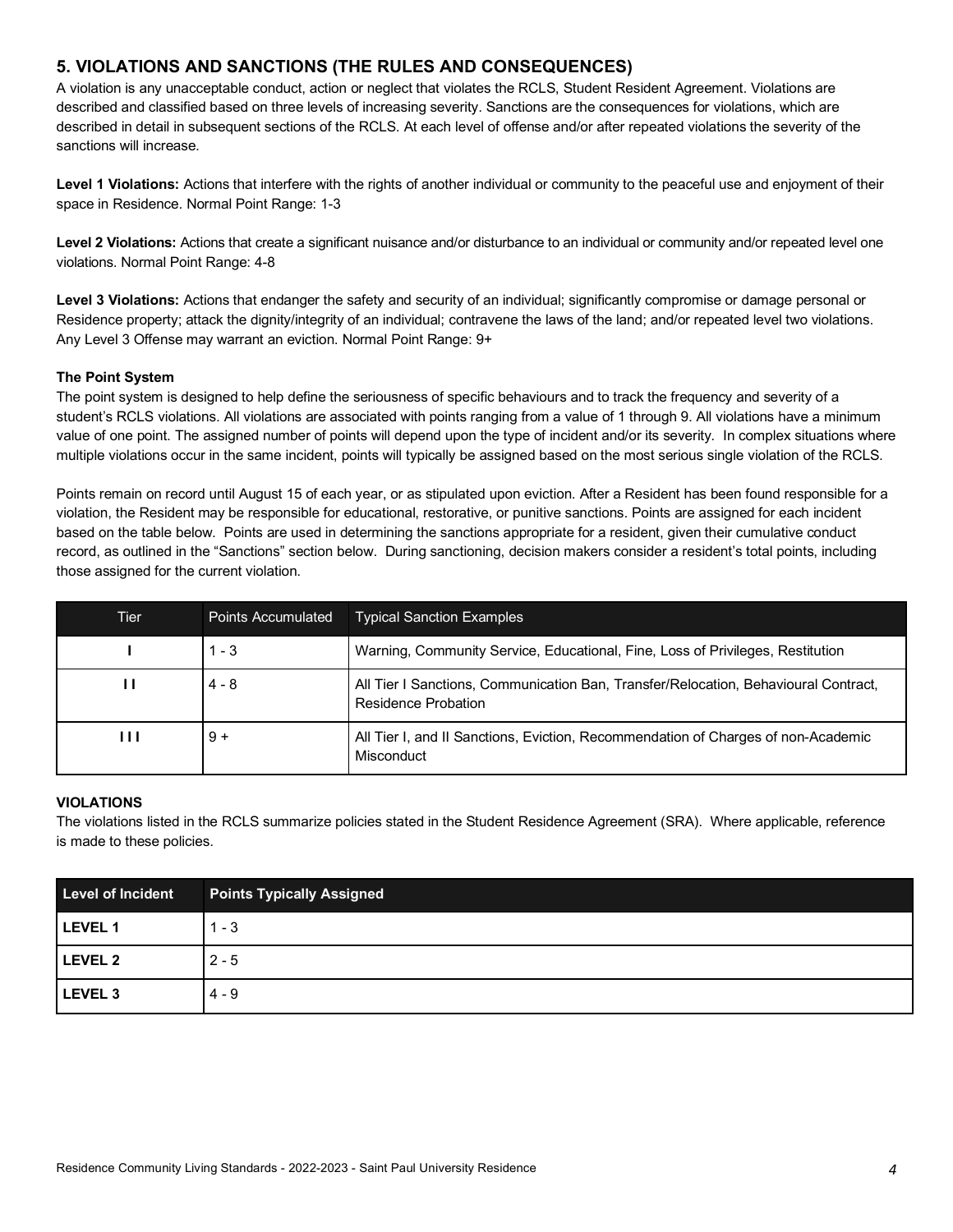## **1. ADVERTISING, SOLICITING, CAMPAIGNING AND SELLING**

| Note: Residents or other Community Members who wish to campaign or advertise activities associated with the Residence or Saint Paul<br>University or their home Institution is required to speak with a Residence Management to seek permission to do so. |                |                                                                                                                                                                                                                                                                                                             |
|-----------------------------------------------------------------------------------------------------------------------------------------------------------------------------------------------------------------------------------------------------------|----------------|-------------------------------------------------------------------------------------------------------------------------------------------------------------------------------------------------------------------------------------------------------------------------------------------------------------|
| <b>LEVEL 1</b>                                                                                                                                                                                                                                            | a)<br>b)<br>C) | Displays in windows or other prominent places promoting alcohol, illegal substances, pornography, or other<br>inappropriate activities or messages.<br>Unauthorized advertising, soliciting, promoting, or selling of products, events and services in Residence.<br>Unauthorized campaigning in Residence. |

| 2. ALCOHOL     |                                                                                                                                    |                                                                                                                                                                                                                                                                                                                                                                                                                                                                                                                     |  |
|----------------|------------------------------------------------------------------------------------------------------------------------------------|---------------------------------------------------------------------------------------------------------------------------------------------------------------------------------------------------------------------------------------------------------------------------------------------------------------------------------------------------------------------------------------------------------------------------------------------------------------------------------------------------------------------|--|
|                | Note: Alcohol is only permitted to be consumed in individual residence rooms/suite. The legal drinking age in Ontario is 19 years. |                                                                                                                                                                                                                                                                                                                                                                                                                                                                                                                     |  |
| LEVEL 1        | a)                                                                                                                                 | Attending Residence Orientation under the influence of alcohol.                                                                                                                                                                                                                                                                                                                                                                                                                                                     |  |
|                | b)                                                                                                                                 | Open alcohol, where prohibited.                                                                                                                                                                                                                                                                                                                                                                                                                                                                                     |  |
|                | C)                                                                                                                                 | Possession of single serving glass containers (i.e. beer bottles, coolers).                                                                                                                                                                                                                                                                                                                                                                                                                                         |  |
|                | d)                                                                                                                                 | Possession of drinking and/or drinking game paraphernalia, including but not limited to funnels, beer bongs, beer<br>pong kits or tables, etc.                                                                                                                                                                                                                                                                                                                                                                      |  |
|                | e)                                                                                                                                 | Possession of alcohol beverages with more than 40% concentration of alcohol (by volume).                                                                                                                                                                                                                                                                                                                                                                                                                            |  |
|                | f)                                                                                                                                 | Possession of large volume 'common source' alcohol containers. Large volume alcohol containers are defined as:<br>(A) a container that holds more than 550mL of beer, malt liquor, cider, coolers or pre-mixed cocktails or (B) a<br>container that holds more than 1.18L (40 ounces) of any type of alcohol other than beer such as wine, liquor, or<br>cocktail mixes. Examples of large volume 'common source' alcohol containers include King cans, Quart Bottles,<br>Kegs, Mini kegs, 60ozs and Texas Mickeys. |  |
| <b>LEVEL 3</b> | g)                                                                                                                                 | Consumption or possession of alcohol by residents or guests under the legal drinking age or those on alcohol<br>probation.                                                                                                                                                                                                                                                                                                                                                                                          |  |
|                | h)                                                                                                                                 | Drinking games or promotion of a social function, activity or contest in which the consumption of beverages is<br>either the primary focus or used as a penalty, typically in response to a specified cue or prompt.                                                                                                                                                                                                                                                                                                |  |
|                | i)                                                                                                                                 | Imposing the physical effects of intoxication on the Residence Community, for example vomiting, passing out,<br>aggressive or significantly disruptive behaviour, or needing medical assistance.                                                                                                                                                                                                                                                                                                                    |  |
|                | j)                                                                                                                                 | Making or selling alcohol in Residence.                                                                                                                                                                                                                                                                                                                                                                                                                                                                             |  |
|                | k)                                                                                                                                 | Purchasing or supplying persons under the legal drinking age with alcohol.                                                                                                                                                                                                                                                                                                                                                                                                                                          |  |
|                | I)                                                                                                                                 | Influencing, forcing and/or promoting the consumption of alcohol by a resident and/or guest on another.                                                                                                                                                                                                                                                                                                                                                                                                             |  |

## **3. CANNABIS**

In Ontario, a person must be 19 years of age to legally purchase or consume cannabis. As per the Canadian legislation, cannabis cannot be consumed in public, including on residence or campus grounds. The Residence building is a smoke-free environment where smoke or combustion in any form are prohibited (including smoking and vaping). Residents who are in possession of cannabis must store their cannabis in a sealed container.

**Note:** Students who require accommodations for possession and/or use of medical cannabis that may contradict Residence policies must submit a formal request to Residence Management prior to acquiring/using medical cannabis in residence.

| LEVEL 1 | a)<br>b)<br>C) | Careless or unsafe storage of cannabis or cannabis products that causes or has the potential to cause harm or<br>disturbance to the community, (e.g., excessive odour, mold, etc.).<br>Consumption of cannabis or cannabis products in unauthorized areas (e.g., lounges, hallways, common spaces,<br>etc.).<br>Attending Residence Orientation under the influence of cannabis. |
|---------|----------------|----------------------------------------------------------------------------------------------------------------------------------------------------------------------------------------------------------------------------------------------------------------------------------------------------------------------------------------------------------------------------------|
| LEVEL 2 | d)<br>e)<br>t) | Smoking, vaping, or producing the odour of cannabis in Residence or on Residence grounds.<br>Growing cannabis and/or producing cannabis substances in Residence (e.g., edibles, hash oil, etc.).<br>Possession of more than 30 grams of dried cannabis (one ounce) or equivalent, in Residence.                                                                                  |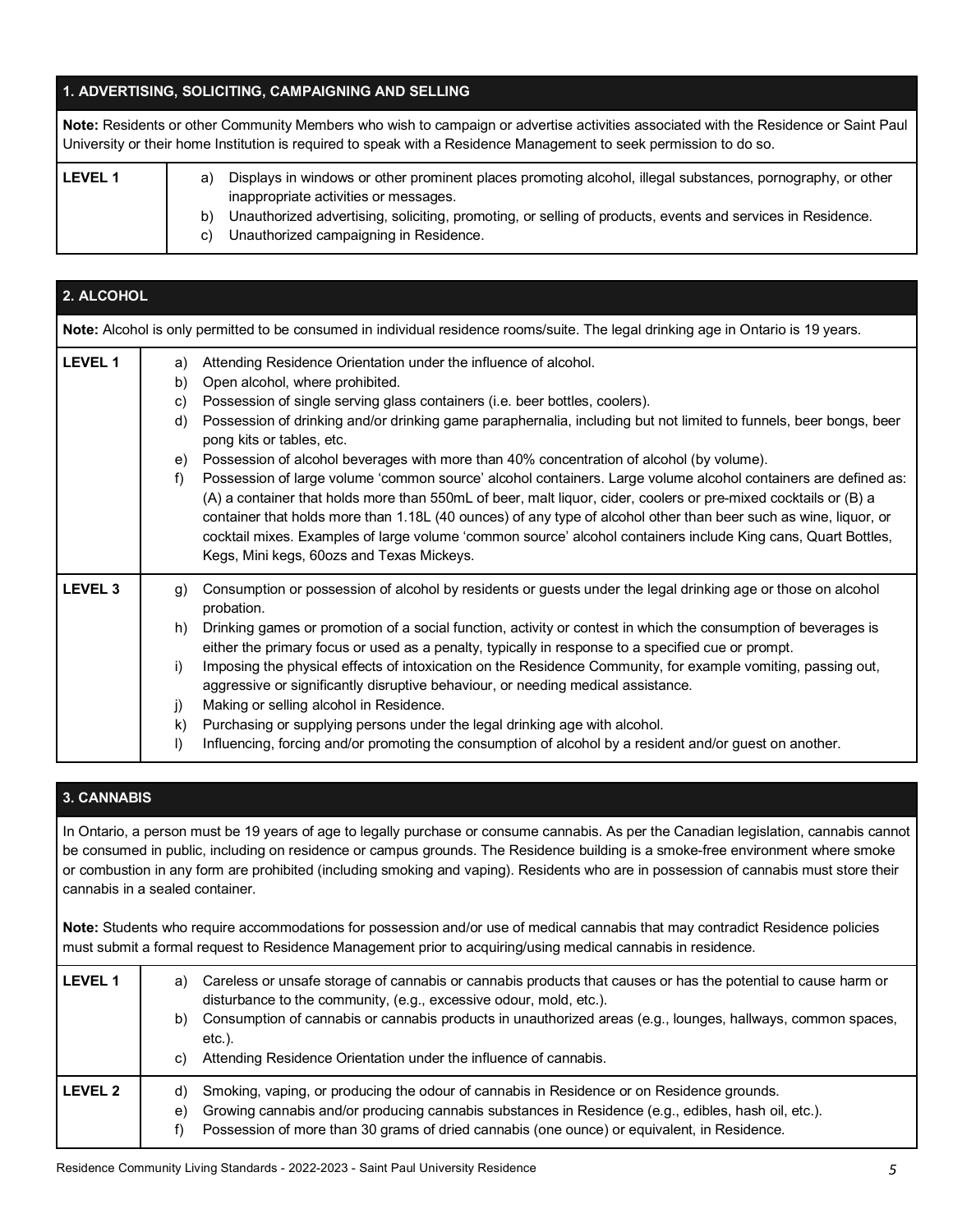|         | g)<br>h) | Imposing the physical effects of intoxication on the Residence community.<br>Influencing, forcing and/or promoting the consumption of cannabis by a resident and/or guest on another.                                  |
|---------|----------|------------------------------------------------------------------------------------------------------------------------------------------------------------------------------------------------------------------------|
| LEVEL 3 |          | Consumption or possession of cannabis by Residents and guests under the legal age, or those on cannabis<br>probation.                                                                                                  |
|         |          | Purchasing for, or supplying persons with, cannabis or cannabis substances whom are under the legal age.                                                                                                               |
|         | k)       | Consumption games or promotion of a social function, activity or contest in which the consumption of cannabis is<br>either the primary focus or used as a penalty, typically in response to a specified cue or prompt. |
|         |          | Possession with the intent to sell, and/or selling cannabis or cannabis substances in Residence.                                                                                                                       |

| <b>4. CLEANLINESS</b> |    |                                                                                                                                                                                                                                                                                                                                                                                    |
|-----------------------|----|------------------------------------------------------------------------------------------------------------------------------------------------------------------------------------------------------------------------------------------------------------------------------------------------------------------------------------------------------------------------------------|
| <b>LEVEL 1</b>        | a) | Littering.                                                                                                                                                                                                                                                                                                                                                                         |
|                       | b) | Failure to keep Room/common areas in a clean and sanitary condition after use.                                                                                                                                                                                                                                                                                                     |
|                       | C) | Improper disposal of refuse, including leaving garbage bags outside of your unit/suite/room or outside of<br>designated garbage areas.                                                                                                                                                                                                                                             |
|                       | d) | Collection of empty containers, bottles or cans that is judged by Residence Staff, for sanitary reasons, to be<br>beyond recycling purposes.                                                                                                                                                                                                                                       |
|                       | e) | Failure to (follow disposal instructions of) dispose of recycling, garbage and/or organics appropriately; including,<br>but not limited to leaving garbage/recycling bags, leaving items on compactor floor, bagging organics with a non-<br>organic bag, failure to break down cardboard, failure to separate recycling/garbage/organics into their designated<br>disposal areas. |

| <b>5. DAMAGES &amp; VANDALISM</b> |                                                                                                                                                                                                                                                                                                                                                                                                                                                                                                                                                                      |  |
|-----------------------------------|----------------------------------------------------------------------------------------------------------------------------------------------------------------------------------------------------------------------------------------------------------------------------------------------------------------------------------------------------------------------------------------------------------------------------------------------------------------------------------------------------------------------------------------------------------------------|--|
| <b>LEVEL 2</b>                    | Marking any surface through action or neglect, that is not deemed normal wear and tear.<br>a)<br>Behaviour that causes, or has the potential to cause moderate damage through actions, carelessness, or<br>b)<br>negligence.<br>Failure to keep your furniture, fixtures and appliances in a good state of repair.<br>C)<br>Attempt to repair and/or resolve damages without consultation and subsequent permission from the Residence.<br>d)<br>Damage to, or alteration of Residence Community Resources such as bulletin boards, posters, decorations, etc.<br>e) |  |
| <b>LEVEL 3</b>                    | Behaviour that causes, or has the potential to cause significant damage through action, carelessness or<br>t)<br>negligence.<br>Willful damage, vandalism or graffiti or neglect that leads to serious damage to the residence, Saint Paul University's<br>g)<br>or private property.                                                                                                                                                                                                                                                                                |  |

|                | <b>6. DISRUPTIVE BEHAVIOUR</b> |                                                                                                                                                                                                                                                                                                                                                                                       |  |
|----------------|--------------------------------|---------------------------------------------------------------------------------------------------------------------------------------------------------------------------------------------------------------------------------------------------------------------------------------------------------------------------------------------------------------------------------------|--|
| <b>LEVEL 1</b> | a)<br>b)                       | Throwing, dropping, kicking or knocking objects in, from, or at residence buildings, windows, or stairwells, whether<br>intentional or unintentional.<br>Participating in physically-active games or sports inside Residence or within the Residence grounds which could<br>disturb residents, staff or the surrounding community or cause damage to facilities or personal injuries. |  |
| <b>IFVEL 2</b> | C)                             | Creating or permitting behaviour in Residence which is a nuisance or annoyance to Residents, Residence Staff, the<br>surrounding community, or to the supplier of services authorized by Residence or Saint Paul University's. This<br>includes pranks/raids or similar actions that could be damaging to personal, Residence or Saint Paul University's<br>property or reputation.   |  |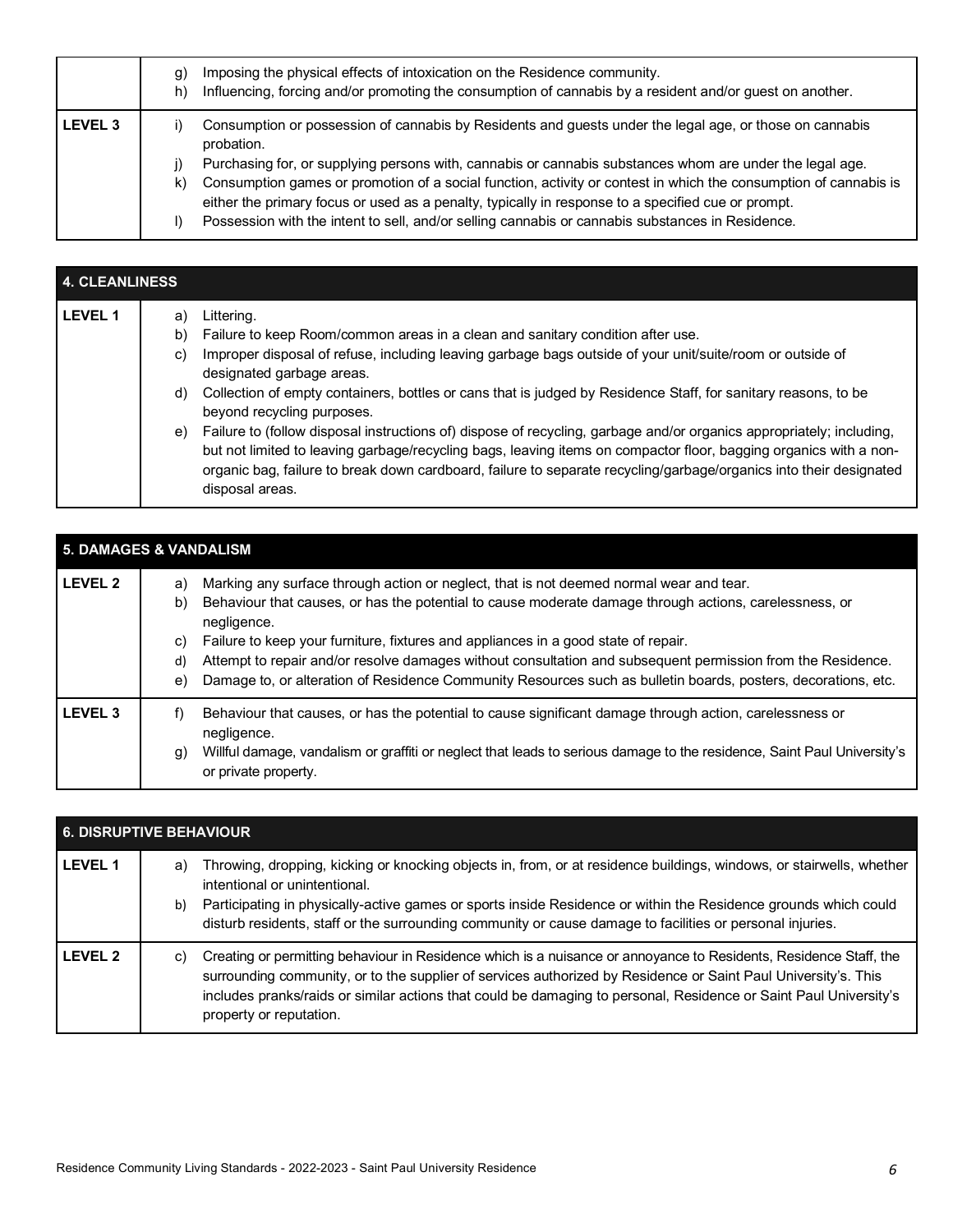| 7. FACILITIES AND FURNITURE |                                                                                                                                                                                                                                                                                               |  |
|-----------------------------|-----------------------------------------------------------------------------------------------------------------------------------------------------------------------------------------------------------------------------------------------------------------------------------------------|--|
| <b>LEVEL 1</b>              | Removal of furniture, appliances, window screens or other fixtures from assigned rooms/units or common spaces<br>a)<br>and placing them elsewhere.                                                                                                                                            |  |
| <b>LEVEL 2</b>              | Alteration, renovation or removal of Rooms, furniture, or equipment.<br>b)<br>Installation of unauthorized furnishings, equipment or devices. This includes internet, phone, and cable.<br>C)<br>Failure to keep access clear to electrical panel, heating unit and maintenance access.<br>d) |  |

| 8. FIRE SAFETY |                            |                                                                                                                                                                                                                                                                                                                                                                                                                                                 |  |  |
|----------------|----------------------------|-------------------------------------------------------------------------------------------------------------------------------------------------------------------------------------------------------------------------------------------------------------------------------------------------------------------------------------------------------------------------------------------------------------------------------------------------|--|--|
| <b>LEVEL 1</b> | a)                         | Propping open a fire door, which includes room/suite/unit doors. This may include using the deadbolt or another<br>item to prevent it from locking and/or to hold the door open.                                                                                                                                                                                                                                                                |  |  |
| <b>LEVEL 2</b> | b)<br>C)<br>d)<br>e)<br>f) | Possession or use of candles, incense, lava lamps, open coil hot plates, flame cooking devices, indoor barbeques,<br>deep fryers and the like. Cooking devices without an automatic shutdown are not allowed in residence.<br>Covering or removing smoke and/or heat detectors.<br>Blocking hallways, stairwells, exits and access to fire safety equipment.<br>Leaving food unattended while cooking.<br>Shallow/deep frying is not permitted. |  |  |
| <b>LEVEL 3</b> | g)<br>h)<br>i)             | Possession or use of explosive or flammable material (e.g., firecrackers, fireworks and barbecue propane tanks).<br>Discharging, tampering with, covering or operating any fire prevention or detection equipment for any purpose<br>other than the control of a fire.<br>Actions or neglect that leads to a fire, and/or the activation of the building fire alarm system.                                                                     |  |  |

## **9. GUESTS AND VISITORS**

- **1.** A guest is any person who is invited to, accompanied on, accepted or admitted to the residence property where they do not currently reside.
- **2.** Residents must sign in their guests at the front desk before they enter the Residence.
- **3.** The guest must leave one piece of photo identification with the front desk. AThe front desk will not accept passports or health cards as forms of photo identfication.
- **4.** No visitors will be granted access into the Residence after 2:00am.
- **5.** Residents may sign-in up to two (2) guests at a time.
- **6.** While each guest is in the Residence, the Resident must remain in the company of the guest at all times until the guest is signed out.
- **7.** The guest must sign-out and collect photo identification with the front desk each time they leave residence property, regardless of the length of time spent off property.
- **8.** Residents are permitted to have up to a maximum of two (2) consecutive overnight guests and no more than ten (10) overnight guests in any one (1) given month.
- **9.** Guests should not in any way interfere with the rights of a roommate or other Resident to privacy, access, sleep or study at any time or anywhere within the Residence.
- **10.** Failure to be present does not mitigate or relieve the resident's responsibility for their guest's behaviour. Residents are responsible for their guest's behaviour whether they participated in, condoned or were aware of that guest's behaviour or not. The specific sanction(s) will be determined by the list of possible sanctions for the offense(s) committed by the guest.
- **11.** The Residence requires any guests 16 years or younger visiting the Residence without a parent/guardian to have a signed form of consent from their parent/guardian. This form will also include contact information for the parent/guardian. The Residence reserves the right to call a parent/guardian in the event of a medical emergency or due to behavioural conduct.
- **12.** A guest who remains in residence beyond 2:00 am is considered an overnight guest.
- **13.** Requests for exceptions to the Guests and Visitors Policy may be submitted to Residence Management prior to the arrival of the guest.

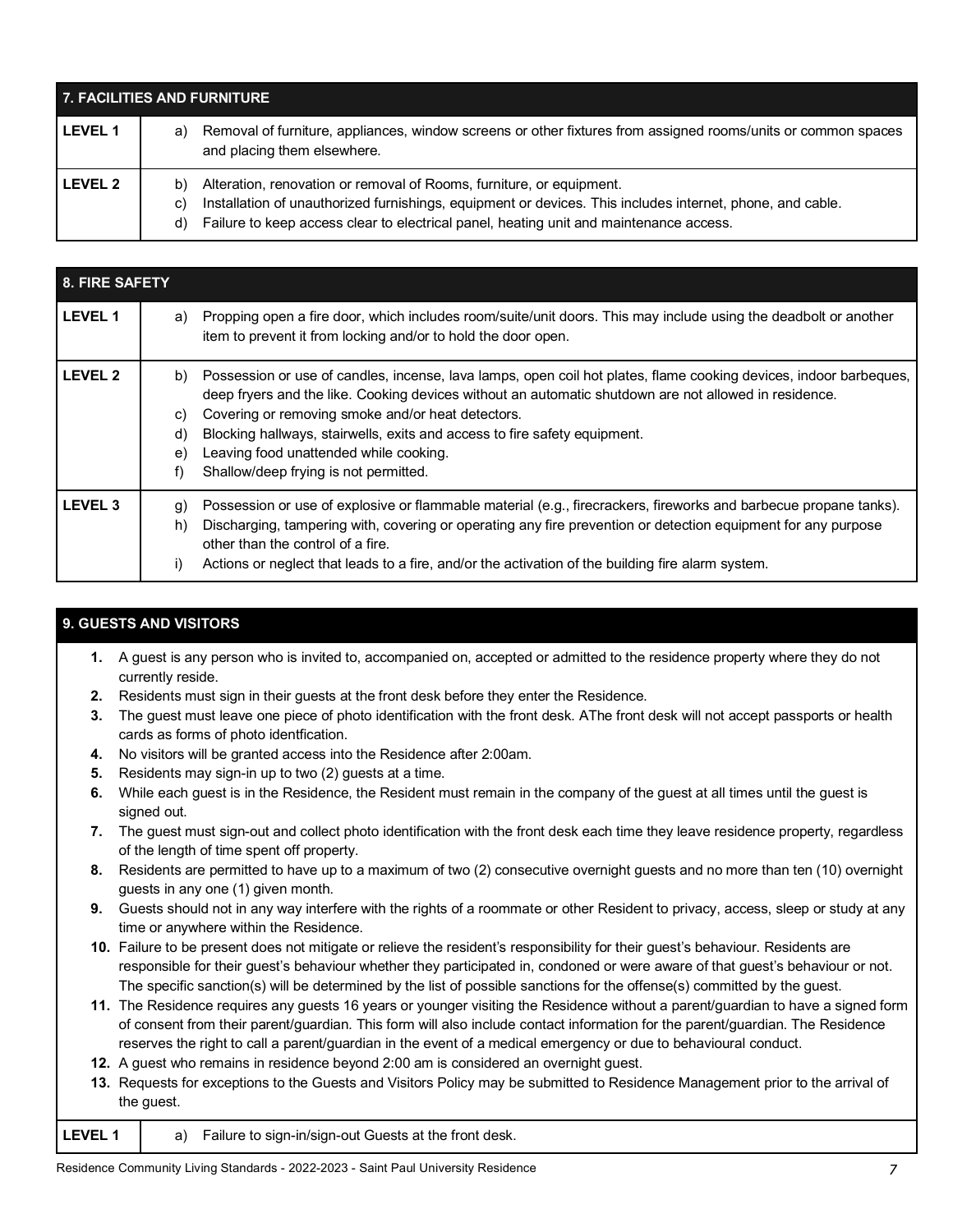|                | Failure of Resident to be with their Guest at all times in Residence.<br>b)<br>Permitting a guest to stay over the limit of two (2) nights consecutively or ten nights (10) in any given month (1)<br>C)<br>without approval from management.                                                              |
|----------------|------------------------------------------------------------------------------------------------------------------------------------------------------------------------------------------------------------------------------------------------------------------------------------------------------------|
| <b>LEVEL 2</b> | Hosting a Guest during Saint Paul University's Orientation Week or when Exam Quiet Hours are in effect.<br>d)<br>Living or permitting someone else to live in a room/unit without an approved assignment from Residence.<br>e)                                                                             |
| <b>LEVEL 3</b> | Hosting a guest who violates the RCLS. All residents are responsible for the actions and behaviours of guests<br>f)<br>signed in with them, at all times, while in the Residence.<br>Hosting a guest who has been issued a trespass, or similar notice restricting them from the Residence property.<br>g) |

## **10. HARASSMENT AND DISCRIMINATION**

**Note:** Every individual has a right to a safe, respectful environment that is free from attacks on their dignity/integrity. Harassment is defined as any attention or conduct (oral, written, graphic, electronic or physical) by an individual or group who knows, or ought to reasonably know, that such attention or conduct is unwelcome, unwanted, offensive or intimidating. Bullying and hazing will be considered harassment under this policy. Discrimination is any behaviour that is based in or leads to unjust or prejudiced treatment of persons of things, often on the grounds of sex, race, religion, age, gender/gender identity, etc. This includes but is not limited to: making stereotypical assumptions based on a person's presumed traits, excluding persons, denying benefits to someone or imposing burdens upon them.

| LEVEL 2 &<br><b>LEVEL 3</b> | a) | Failure to abide by the Saint Paul University Code of Conduct or related legislation or policies which defines<br>harassment and discrimination. |
|-----------------------------|----|--------------------------------------------------------------------------------------------------------------------------------------------------|
|                             | b) | Any conduct that could be deemed as bullying, including cyber bullying, or bullying on social media, be it via a<br>group or an individual.      |
|                             | C) | Any statement, action, or display that could be deemed as inappropriate or derogatory towards an individual or a<br>group.                       |

## **11. ILLEGAL SUBSTANCES & ACTIVITIES**

**Note:** Any observations about the behaviour, speech, odours or physical surroundings of an individual that cause suspicion of illegal activity will be investigated and/or reported. Under the principles of the Standard of Proof, repeated suspicious behavior pertaining to illegal activities may result in the Residence applying the full measures of discipline outlined below.

| <b>LEVEL 1</b> | Attending Residence Orientation, or other residence events, under the influence of illegal substances.<br>a)<br>Possession of paraphernalia associated with the use of illegal substances.<br>b)                                                                                      |
|----------------|---------------------------------------------------------------------------------------------------------------------------------------------------------------------------------------------------------------------------------------------------------------------------------------|
| <b>LEVEL 2</b> | Using or being under the influence of an illegal or un-prescribed substance in residence.<br>C)<br>Imposing the physical effects of intoxication from illegal substances on the Residence community.<br>d)                                                                            |
| <b>LEVEL 3</b> | Illegally possessing, using, making, or selling an illegal or un-prescribed substance in Residence.<br>e)<br>Possession or use of medication for purposes other than those for which they were prescribed.<br>Any behaviour or activities that contravene the laws of the land.<br>g) |

## **12. NOISE AND QUIET HOURS**

**Consideration Hours** are in effect 24 hours a day, 7 days a week. Noise levels at any time should not detract from any resident's ability to pursue academic endeavours or to enjoy a peaceful living environment. An individual's right to reasonable quiet supersedes another's right to make noise. The following items are prohibited: large musical instruments (i.e. drum sets), surround sound systems or noise producing devices such as subwoofers and PA systems.

**Quiet Hours** are observed in Residence: Sunday to Thursday: 11:00pm 8:00am; Friday and Saturday evenings: 1:00am 8:00am. **Exam Quiet Hours** begin 1 week prior to the exam start dates in both December and April. Quiet Hours are extended to 23 hours a day. Residence will define a Relaxed Hour during the evening when programming by Residence Staff may occur. Residence Management reserves the ability to alter quiet hours at any time to suit the needs of the community.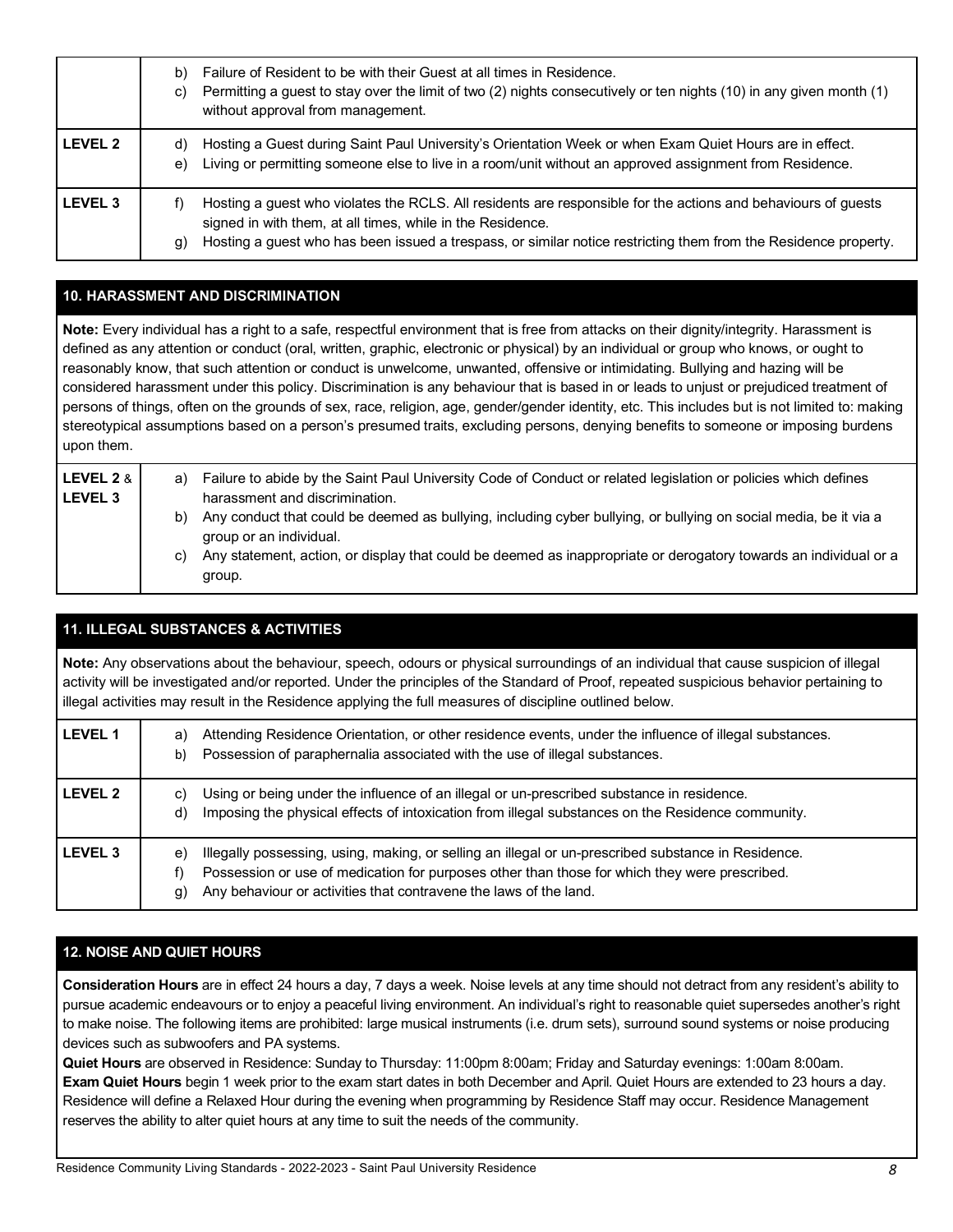As a general rule, noise from your room/unit that is audible outside your room, including in hallways, common areas, neighbouring units or buildings, will be addressed by Residence Staff during quiet hours.

| <b>LEVEL 1</b> | Noncompliance with Consideration Hours or Quiet Hours.<br>a)<br>Possession of loud musical instruments.<br>b)<br>Use of musical instruments without the use of headphones or sound equipment such as surround sound systems,<br>C)<br>or noise producing devices such as subwoofers or PA systems. |
|----------------|----------------------------------------------------------------------------------------------------------------------------------------------------------------------------------------------------------------------------------------------------------------------------------------------------|
| <b>LEVEL 2</b> | Non-compliance with Exam Quiet Hours.<br>d)<br>Excessive noise that interferes with the academic work of Residents and/or significantly disturbs the Residence<br>e)<br>community and/or our neighbouring communities.                                                                             |

| <b>13. PETS</b> |                                                                                                                           |
|-----------------|---------------------------------------------------------------------------------------------------------------------------|
| <b>LEVEL 2</b>  | Keeping any animal or pet in residence, with the exception of fish in one small aquarium, no larger than 3 gallons.<br>a) |

| <b>14. RESPECT AND COOPERATION</b> |                      |                                                                                                                                                                                                                                                                                                                                                                                                                                                                                                                      |
|------------------------------------|----------------------|----------------------------------------------------------------------------------------------------------------------------------------------------------------------------------------------------------------------------------------------------------------------------------------------------------------------------------------------------------------------------------------------------------------------------------------------------------------------------------------------------------------------|
| <b>LEVEL 2</b>                     | a)<br>b)<br>C)<br>d) | Failure to respond to the written or verbal direction of Residence or Saint Paul University Staff.<br>Demonstrated lack of respect, civility, courtesy, or cooperation with a member of the Residence community,<br>including residents, visitors, Residence staff, and Saint Paul University Staff.<br>Failure to provide identification, or providing false identification when asked from a residence or Saint Paul<br>University Staff.<br>Providing a false report of an incident or impeding an investigation. |

|           | <b>15. RESTRICTED AREAS AND UNAUTHORIZED ENTRY</b>                                                                                                                                                         |
|-----------|------------------------------------------------------------------------------------------------------------------------------------------------------------------------------------------------------------|
| l LEVEL 3 | Unauthorized entry into restricted areas of Residence, including rooftops, basements, utility rooms, offices, etc.<br>a)<br>Entry into another resident's room without the consent of that resident.<br>b) |

| <b>16. SAFETY AND SECURITY</b> |                                                                                                                                                                                    |  |
|--------------------------------|------------------------------------------------------------------------------------------------------------------------------------------------------------------------------------|--|
| <b>LEVEL 1</b>                 | Improper use of an emergency exit.<br>a)                                                                                                                                           |  |
|                                | Footwear must be used within all Interior and exterior common areas of the Residence.<br>b)                                                                                        |  |
| <b>LEVEL 2</b>                 | Covering, tampering with, or removing the PA system.<br>C)                                                                                                                         |  |
|                                | Permitting entry of any individual (resident, non-resident or other) into Residence, either by opening a door or<br>d)<br>giving Residence keys or swipe cards to that individual. |  |
|                                | Overloading or tampering with electrical systems.<br>e)                                                                                                                            |  |
|                                | Unsafe storage, disposal and/or use of prescribed medication and related medical devices such as needles,<br>f)<br>prescription drugs, and pill bottles.                           |  |
| <b>LEVEL 3</b>                 | Tampering with video surveillance equipment or systems.<br>g)                                                                                                                      |  |
|                                | Failure to evacuate during an alarm.<br>h)                                                                                                                                         |  |
|                                | Careless driving on Residence grounds.<br>i)                                                                                                                                       |  |
|                                | Actions, carelessness or neglect that causes an elevator to stall and/or require repair.                                                                                           |  |

#### **17. SEXUAL VIOLENCE**

Sexual Violence is a broad term that describes any violence, physical or psychological, carried out through sexual means or by targeting sexuality. This violence takes different forms against another person without their consent. This includes but is not limited to sexual assault, sexual harassment, stalking, indecent exposure, voyeurism and sexual exploitation.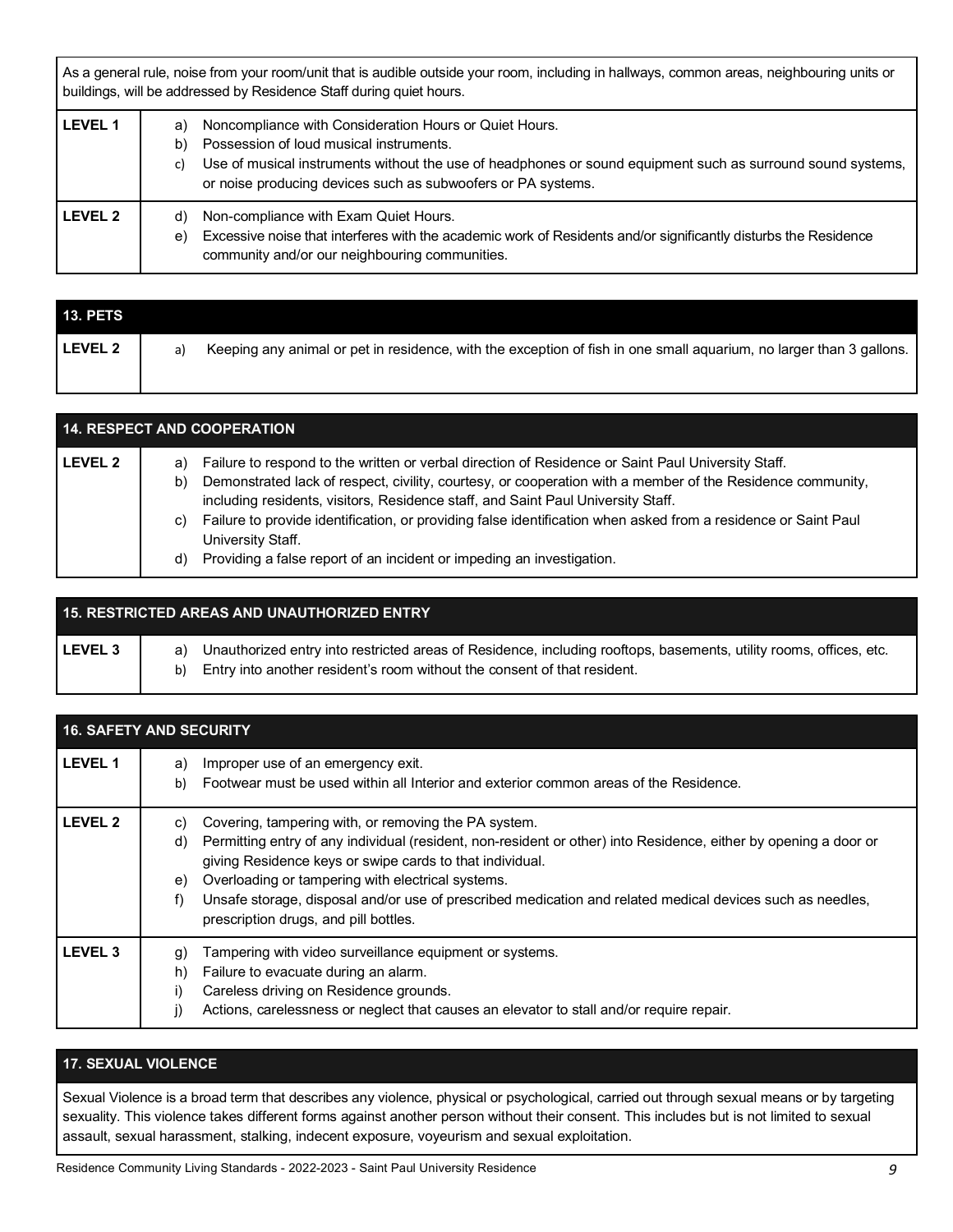**Note**: The Institution's student code of conduct and other policies regarding sexual violence will take precedence over the Residence Community Living Standards.

|  | LEVEL <sub>3</sub><br>Any behaviour deemed to be sexual violence.<br>a) |
|--|-------------------------------------------------------------------------|
|--|-------------------------------------------------------------------------|

| <b>18. SMOKING</b> |                                                                                                                                                                                                                                                           |
|--------------------|-----------------------------------------------------------------------------------------------------------------------------------------------------------------------------------------------------------------------------------------------------------|
|                    | This is a smoke-free campus. Smoking is prohibited on all campus grounds, including in the Residence and on Residence grounds.                                                                                                                            |
| LEVEL <sub>2</sub> | a) Smoking in Residence, including the use of e-cigarettes, hookahs, and vaporizers.<br>Possession of large smoking paraphernalia (e.g., bongs, hookahs, etc.) more than 30 centimetres in height.<br>b)<br>Smoking on Residence or campus grounds.<br>C) |

|                | <b>19. TECHNOLOGY MISUSE</b>                                                                                                                                                                                                        |
|----------------|-------------------------------------------------------------------------------------------------------------------------------------------------------------------------------------------------------------------------------------|
| <b>LEVEL 1</b> | Failure to abide by the Institution's technology and Internet policies.<br>a)<br>Installing/use of a personal internet router.<br>b)                                                                                                |
| <b>LEVEL 2</b> | Interference with the technology of the Residence, the Institution or another Resident.<br>C)<br>Copyright infringement (i.e. illegally downloading music, movies or other media using the Residence internet<br>d)<br>connection). |

## **20. UNAUTHORIZED ACTIVITIES**

**Note:** All organized events, activities or gatherings that have the potential to cause a disturbance must be approved by Residence Management to ensure compliance with fire safety, noise and other applicable policies. Residence Management will not approve any event that involves or is presumed to involve the use of alcohol or other substances. **Note 2:** Maximum capacity of a residence room is defined as the number of residents that live in the room plus two additional people each.

| <b>LEVEL 2</b> | a) Any gathering over the maximum capacity of a Residence room and/or alcohol/illegal substances is being          |
|----------------|--------------------------------------------------------------------------------------------------------------------|
|                | consumed as one of the primary activities of the gathering and/or the volume of music or people violates the noise |
|                | policy.                                                                                                            |

#### **21. UNAUTHORIZED ARTICLES AND THEFT**

Theft refers to the act of taking another person's property in residence without their permission.

**Note:** Only Refrigeration appliance supplied with the Room are to be used. No others, including mini fridges, are to be brought into the Room. Irons, toaster ovens, coffee makers, electric kettles protected by an automatic "shut off" may be used. In order for appliances to be approved for use in the Residence, they must bear a visible serial number and a CSA or RL identification tag.

| <b>LEVEL 1</b> | Possession of equipment, keys, appliances or furnishings not authorized by the Residence or Saint Paul<br>a)<br>University. |
|----------------|-----------------------------------------------------------------------------------------------------------------------------|
| <b>LEVEL 3</b> | Theft or possession of stolen property.<br>b)                                                                               |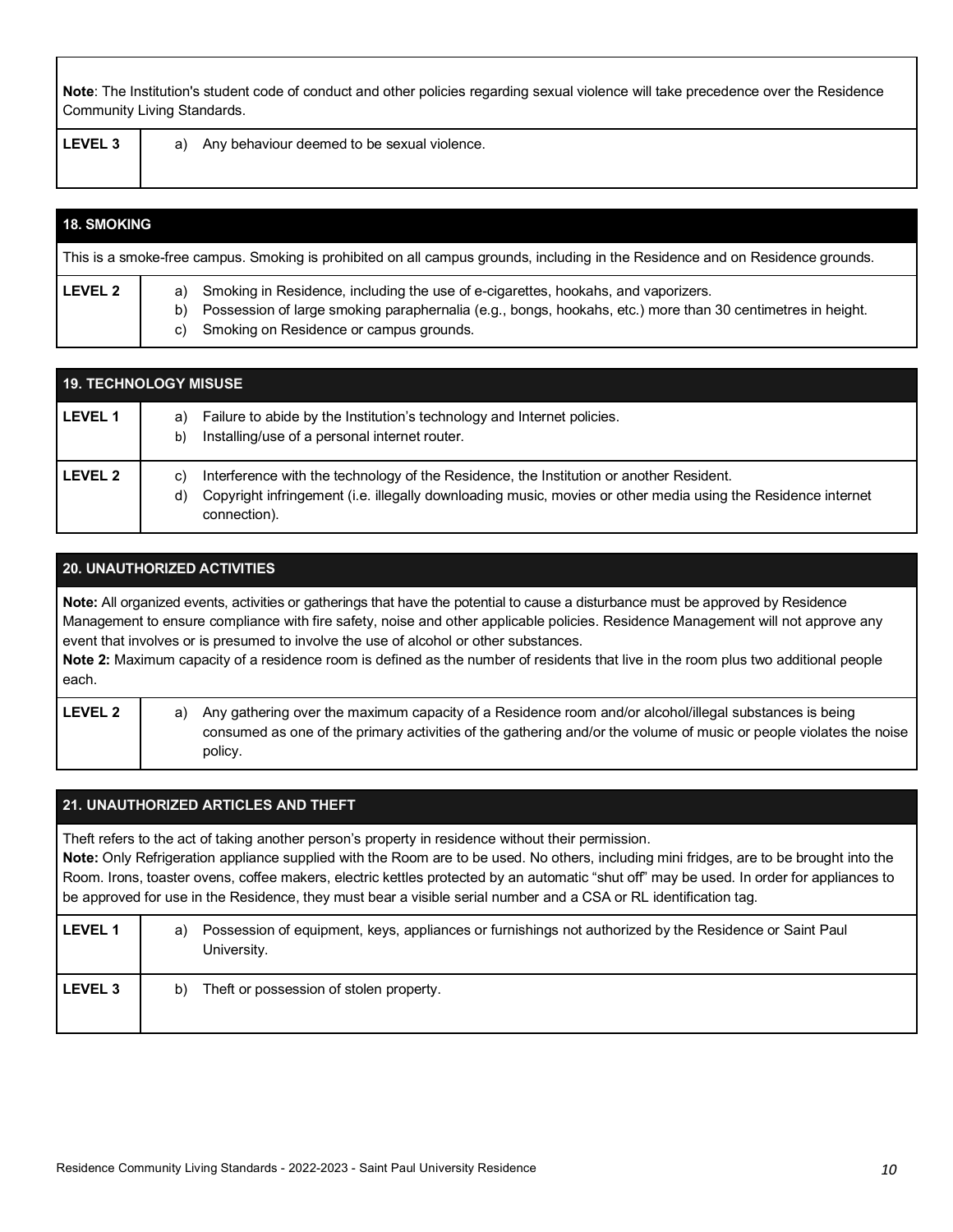#### **22. VIOLENCE AND AGGRESSION**

**Note:** Violent or aggressive behaviour of any kind is not permitted in residence. This includes behaviour such as physical force potentially causing hurt or damage to someone/something, and/or behaviour that threatens another member of the community. Violence and aggression includes but is not limited to physical or verbal acts. **LEVEL 3** a) Any communication or behaviour that is perceived as offensive, abusive, unwanted, aggressive or threatening.

| b) | Any behaviour (consensual or not) that causes or has the potential/intent to cause physical or emotional harm.      |
|----|---------------------------------------------------------------------------------------------------------------------|
|    | These behaviours include, but are not limited to: hitting, punching, slapping, kicking, pushing, pulling, bullying, |
|    | stalking, fighting, intimidation, retaliation and threats of violence.                                              |
|    | Any behaviour deemed to be a physical assault.                                                                      |

## **23. WEAPONS Note:** A weapon is defined as any device that is designed for (or could be used for) the purpose to intimidate, threaten, harm or kill. Examples of weapons include and are not limited to: handguns, rifles, air guns, pellet guns, paintball guns, BB guns, crossbows, swords, hunting knives, fishing knives, martial arts weapons, brass knuckles, replica weapons, or any other prohibited device as defined in the Criminal Code of Canada. Ammunition is defined by any replica or real materials fired, scattered, dropped, detonated from any weapon. This includes live and dead bullets, arrows, grenades, etc. Ammunition and replica ammunition are also prohibited in residence. **LEVEL 3** a) Possession, storage, use or threatened use of a weapon and/or replica weapons.

#### **SANCTIONS**

Sanctions are consequences for behaviour that violates the RCLS, Student Residence Agreement, or Saint Paul University's policies. These sanctions are explained in detail, including any relevant deadlines or payment information in a Decision Letter written by Residence Staff. Sanctions are intended to be primarily educational and restorative in nature. Sanctions may be used independently or in combination for any single violation. Repeated and/or multiple violations shall increase the severity of sanctions applied, as determined by a resident's point total. In most circumstances, the following range of sanctions may be assigned to residents at each tier of cumulative point totals.

#### **Tier I Residents with 1-3 Total Points**

- a) **Warnings** a verbal or written caution that continuation or repetition of the offending behaviour will constitute more serious sanctions in the future.
- b) **Community Service** tasks or roles assigned as sanctions, which contribute positively to the reputation, welfare or condition of the Residence or surrounding community.
- c) **Disposal/Removal of Items** removal of items from the Residence that violate the Residence Community Living Standards.
- d) **Educational Sanctions** tasks assigned as a sanction designed to promote learning and development.
- e) **Fines** a sanction applied to a Resident whereby they are required to pay a monetary fee.
- f) **Loss of Privileges** a sanction that places restrictions on certain privileges of the Resident.
- g) **Restitution** payment for damage or loss experienced by Saint Paul University's, Residence, Residents, Guests or others.

#### **Tier II Residents with 4-8 Total Points**

- h) All Tier I Sanctions.
- i) **Communication Ban** a sanction that limits the privilege of a Resident to communicate freely with another Resident.
- j) **Transfer/Relocation** a sanction that will reassign accommodation either within the Residence Complex or to a location off campus.
- k) **Persona non grata (PNG) or Trespass Notice** a sanction given to an individual who is denied the privilege to enter Residence. The PNG individual is also prohibited from attending any residence events which occur outside of the building. A copy of the PNG letter is filed with Campus Security. A PNG individual found or seen in residence at any time will be reported to Campus Security and may be subject to further sanctions under Residence or Saint Paul University's policies.
- l) **Denial of Readmission to Residence** a sanction given to a Resident who will not be permitted to live in residence in the future.
- m) Residence Probation a sanction applied as a deterrent against future violations. Any future violations of the RCLS of any kind may result in eviction.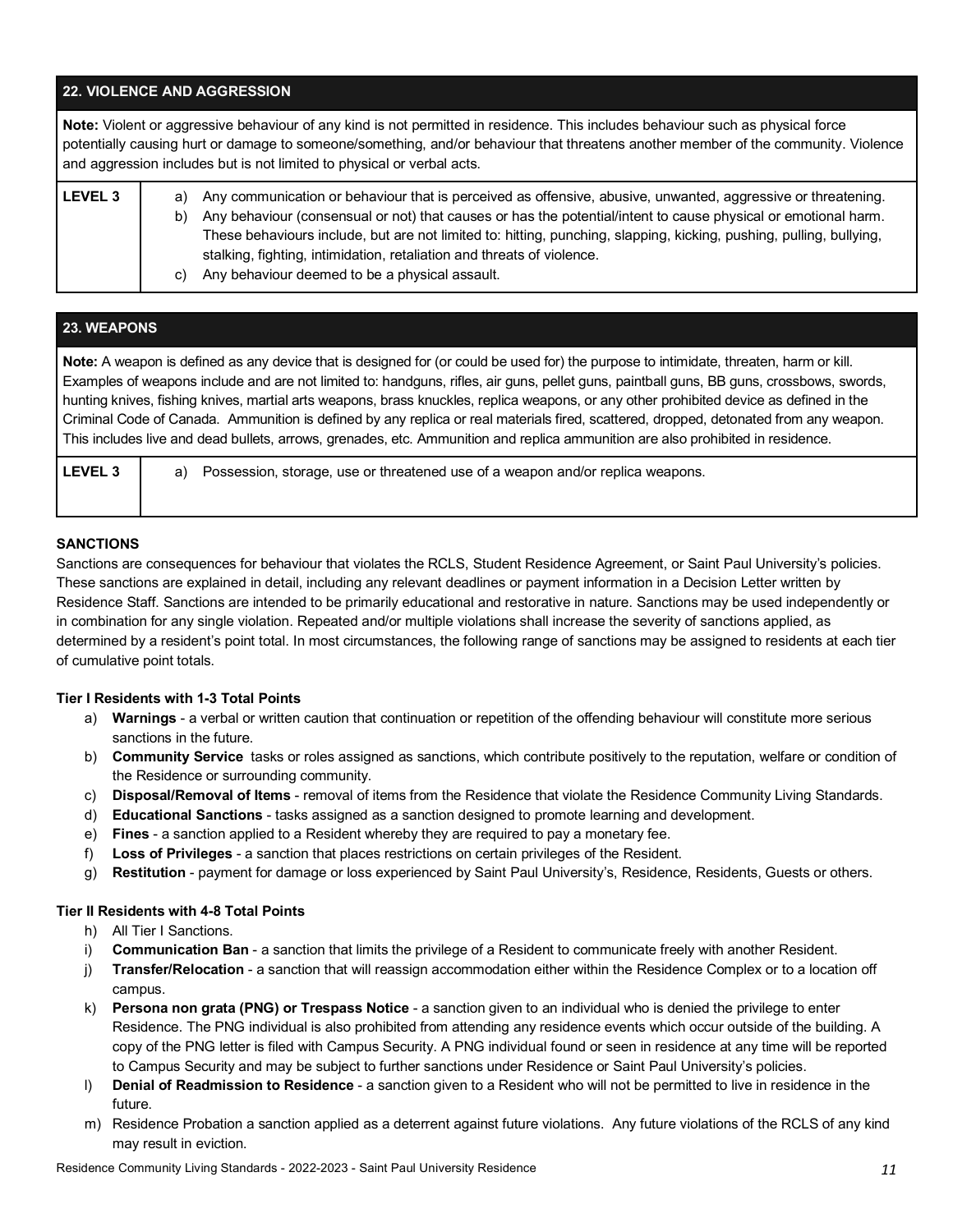n) **Behavioural Contract** - a signed contract between a Resident and Residence Management addressing behaviour that may or may not be covered by the RCLS, to comply with conditions of conduct and to refrain from specified conduct as detailed in the Behavioural Contract. Violations of the terms a behavioural contract may lead to eviction.

#### **Tier III Residents with 9+ points**

- o) All Tier I and II Sanctions.
- p) **Eviction** termination of the Resident's Student Residence Agreement (contract) with the Residence.
- q) **Recommendation for Charges of Non-Academic Misconduct** a sanction where Residence Staff make a formal recommendation to Saint Paul University's to investigate and/or charge the Resident with non-academic misconduct.

#### **PRIMARY AND SECONDARY CONTACTS**

Every resident is required to identify two people as their Primary and Secondary contacts. It is suggested that these people are parents or legal guardians of the resident, as they serve as emergency contacts. They may also be contacted if any other significant concerns or problems arise with the resident, such as significant violations of the Residence rules, late payments or fees, or concern for their well-being. Sections 5.01 and 5.02 of the SRA provide more details about the Primary and Secondary Contacts.

## **6. JUDICIAL PROCEDURES**

#### **PRINCIPLES OF NATURAL JUSTICE AND PROCEDURAL FAIRNESS**

The Principles of Natural Justice and Procedural Fairness must prevail in Judicial Procedures to uphold the principle that justice must not only be done, but be seen to be done. The principles are explained below:

- (a) The Resident has the right to be informed of the allegation(s) of Offense(s).
- (b) The Resident is entitled to an opportunity to respond to allegation(s) of Offense(s) at a meeting with Residence Staff and is also entitled to a reasonable notice of the time, place and nature of the meeting.
- (c) The Resident is presumed not to be guilty of the alleged Offense(s) until an impartial and unbiased Decision-maker has determined the Offense(s).
- (d) The Resident is entitled to reasonable disclosure of evidence of the Incident Report prior to a decision. Fact-finding occurs at a meeting with the Decision-Maker.
- (e) At meetings to discuss level three offenses, the Resident is entitled to call a reasonable number of witnesses to the meeting to discuss alleged Offense(s). This must be arranged with the decision-maker prior to the meeting.
- (f) The Resident is entitled to be advised in writing of the Decision about the alleged Offense(s) and the Sanction(s) applied, (if any). The Decision about guilt or innocence and any associated Sanction(s) should be made within a reasonable time.

#### **STANDARD OF PROOF**

The information necessary to prove that an offense has occurred is referred to as the standard of proof. Outside of a court of law, the model used by Colleges and Universities is called the Balance of Probabilities. The standard of proof has been met if at the conclusion of an investigation, based on all credible information, the Residence Staff believes that the incident reported probably occurred. This means that the information provided in the Incident Report and in the judicial meeting demonstrated that the violation is more likely than not to have occurred. The standard of proof for criminal cases is beyond a reasonable doubt, which does not apply in Residence Judicial Procedures.

#### **INCIDENT REPORTS AND JUDICIAL MEETINGS**

A summary of the Judicial Process is presented in the chart following this section.

Residence Staff will record behaviours, actions or negligence that may be Offenses against the RCLS in Incident Reports. When necessary, the Incident Report may also include appendices, such as e-mails, photographs, or Security, Police, or Fire reports. Residence Staff will notify the Resident(s) of the alleged Offense(s) and will notify them of a meeting to discuss the matter.

The purpose of a Judicial Meeting between a Resident and a Residence Management member is to investigate allegations of offenses detailed in an Incident Report. This is the opportunity for Residents to be heard and explain their behaviour to the Residence Management. While these meetings must comply with the Principles of Natural Justice and Procedural Fairness and may result in formal sanctions, they are not designed to be highly formal in nature. At the conclusion of the meeting the Residence Management will follow-up with the Resident in writing with a Decision Letter, which will outline all necessary decisions about offenses, sanctions and any related deadlines. If the Resident fails to attend the Judicial Meeting with the Residence Management, the Residence Management may choose to proceed and make a decision based upon all evidence available.

Residence Community Living Standards - 2022-2023 - Saint Paul University Residence *12*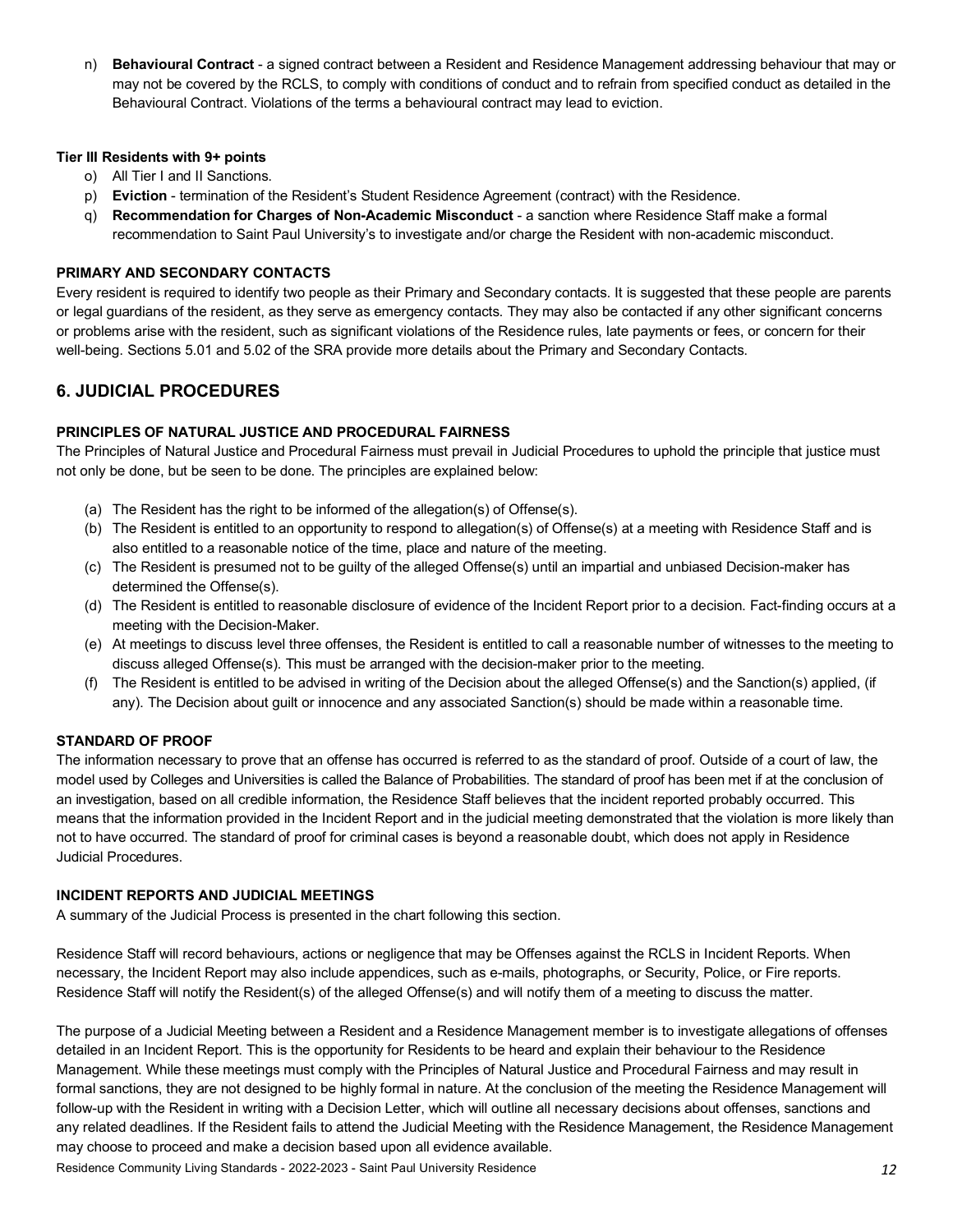#### **COMMUNICATION BETWEEN RESIDENT(S) AND RESIDENCE STAFF**

Residence Staff will endeavor to communicate with Residents via several methods to discuss Incident Reports, deliver Decision Letters, and any other important aspects of the judicial process: (a) a voice mail on the Residents phone provided to them in their room, (b) an e-mail to their Institutional e-mail account or the account provided in their application, (c) a letter placed in a Residents mailbox or under a Residents room door, or (d) in person. An attempt to contact and communicate with a Resident is deemed to be satisfactory when any two of the above methods have been used by Residence Staff.

| <b>SAINT PAUL UNIVERSITY RESIDENCE JUDICIAL PROCESS</b>                                                                                  |                                                                                                                                                                                               |                                                                                                                                |  |  |  |
|------------------------------------------------------------------------------------------------------------------------------------------|-----------------------------------------------------------------------------------------------------------------------------------------------------------------------------------------------|--------------------------------------------------------------------------------------------------------------------------------|--|--|--|
| <b>Incident Report</b><br>Alleged violations of the RCLS are documented by Residence Staff in an Incident Report                         |                                                                                                                                                                                               |                                                                                                                                |  |  |  |
| Alleged Level 1, 2 & 3 Offences: Judicial Meeting with Management<br>Resident(s) meet with the Management to review the Incident Report. | <b>Alleged violations of Behaviour Contracts</b><br>and/or serious Level 3 Offences:<br><b>Judicial Meeting with GM</b><br>Resident(s) to meet with<br>Residence Management                   |                                                                                                                                |  |  |  |
| <b>Decision Letter</b><br>RLC communicates decision about<br>allegations, offences, and sanctions to<br>Resident(s) in writing.          | Incident Referred to GM<br>In situations where Resident(s) have violated<br>Behaviour Contracts or when serious Level 3<br>offences are assessed, the Incident will be<br>referred to the GM. | <b>Decision Letter</b><br>GM communicates decision about<br>allegations, offences, and sanctions to<br>Resident(s) in writing. |  |  |  |

#### **RESIDENCE EMERGENCIES**

Although the three levels of Offences and the Judicial Procedures are intended to apply to most situations related to behaviour, there are conditions that warrant a heightened level of concern for safety, security, health and wellbeing. These conditions require special authority and guidelines. The following definitions and procedures ensure a swift, effective response to conditions to protect Residents, guests, staff, the community and the Institution. In consultation with the University and its threat assessment and emergency procedures, the General Manager is granted extraordinary authority to respond to Residence Emergencies.

#### **DEFINITION OF A RESIDENCE EMERGENCY**

In consultation with the University, the General Manager is authorized to determine if Residence Emergency conditions exist, which is defined by any one of the following:

- (a) evidence that a Resident, student, or staff has been harmed or appears to be in danger of harm,
- b) evidence that a Resident, student, or staff has harmed or poses a threat to harm another individual or the community,
- c) evidence that a Resident, student, or staff has inflicted self-harm or appears to be in danger of doing so.

#### **RESIDENCE EMERGENCY PROCEDURES**

In consultation with the University, the General Manager is authorized to:

- (a) suspend other rules in order to invoke a swift response to a Residence Emergency,
- (b) turn the matter immediately over to appropriate authorities,
- (c) immediately relocate the Resident(s) involved within the Residence or off campus, pending a meeting with the Resident,
- (d) authorize an Exclusion, which takes effect immediately and without notice, pending a meeting with the Resident. This means that the individual:
	- a. is prohibited from accessing any service or facility of the Residence,
	- b. may be escorted from the Residence and/or the campus,
- (e) determine Sanction(s) at Levels 1, 2, and 3, following a meeting with the Resident.

#### **APPEAL PROCEDURES**

A summary of the Appeal Procedures is presented in the chart following this section. The following general principles apply to all appeals:

- (a) The Principles of Natural Justice and Procedural Fairness must prevail in Appeal Procedures to ensure compliance with the principle that justice must not only be done, but be seen to be done.
- (b) Any resident found in violation of the RLCS is entitled to submit an appeal, based in the grounds for an appeal mentioned below.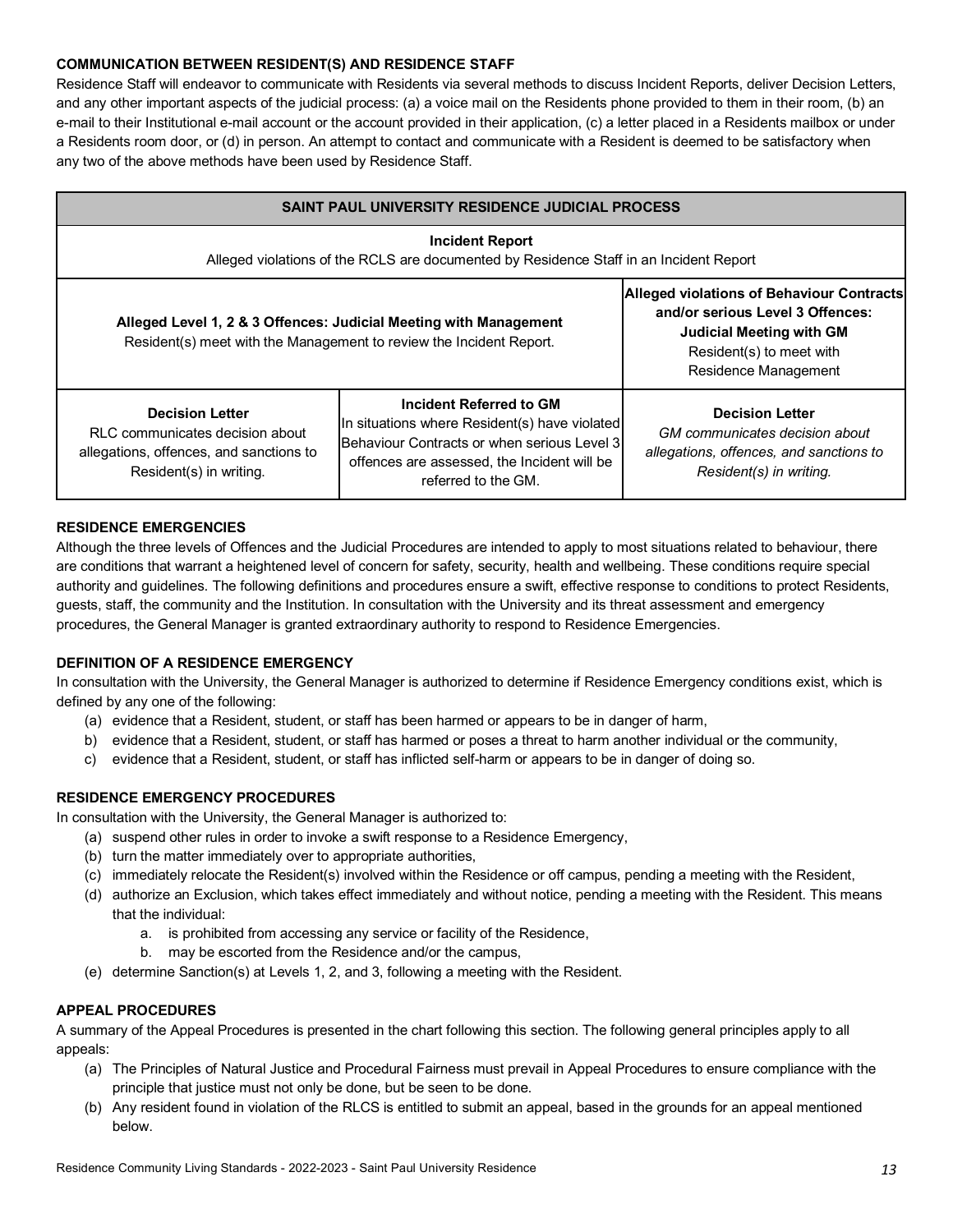- (c) A resident has 72 hours from the date they receive their Decision Letter to start the appeal process. Staff will endeavour to respond to appeal requests within 72 hours of receiving them.
- (d) Depending on the original decision rendered the appeal process proceeds via one of two processes: the Appeal Process or the Eviction Appeal Process, which are detailed below.

#### **THE APPEAL PROCESS**

Students may choose to follow up with the decision maker by scheduling a meeting in order to better understand the decision or sanction(s)

related to their incident. Should a student believe that there are issues with the finding of responsibility or sanctions related to their incident, they always have the right to appeal the decision.

- (a) The Appeal Process is in place for all decisions excluding Eviction.
- (b) Students may complete an Appeal Request Form and submit it to the Residence Office, within 72 hours of receiving the decision letter. The resident requesting an appeal must demonstrate that they have grounds, which includes providing evidence of one of the following items:
	- i. **Bias:** Alleged and reasonable apprehension of bias of the Decision-maker who imposed the sanction(s).
	- ii. **Procedural Fairness:** Alleged substantive failure by the Decision-maker to comply with the Principles of Natural Justice and Procedural Fairness, which may have affected the decision.
	- iii. **New information:** Substantive new evidence which could not have been available to the Decision-maker when making the decision.
	- iv. **Alternative Sanctions:** The resident may request for their sanction(s) to be altered because the sanction(s) assigned are unduly burdensome, either because they are disproportionate to the violation and escalating conduct process, or because circumstances individual to the respondent render the sanction(s) more burdensome than they would typically be.
- (c) Once the Appeal Request Form is received, a Residence Manager other than the initial decision maker will review the appeal request within 72 hours. If the appeal is granted, the GM (or designate) will set-up an Appeal Meeting with the resident(s).
- (d) The individual or committee considering the appeal may, after reviewing the case:
	- i. uphold the findings and/or sanctions;
	- ii. reverse the findings; or
	- iii. reverse or modify the sanctions.
- (e) During an appeal, all sanctions (minus financial sanctions) remain valid until they are reversed or modified by the individual or committee hearing the appeal. Financial sanctions will not be applied until a decision has been made.
- (f) All decisions made in an appeal are final and are not subject to further appeals.

## **THE EVICTION PROCESS**

- (a) If the resident has grounds for an appeal, the resident may complete the Appeal Request Form and submit it to the Director, Student Services (or designate), within 72 hours of receiving the eviction. The resident requesting the appeal must demonstrate that they have grounds, which includes providing evidence of one of the following items:
	- i. **Bias:** Alleged and reasonable apprehension of bias of the Decision-maker who imposed the sanction(s).
	- ii. **Procedural Fairness:** Alleged substantive failure by the Decision-maker to comply with the Principles of Natural Justice and Procedural Fairness, which may have affected the decision.
	- iii. **New information:** Substantive new evidence which could not have been available to the Decision-maker when making the decision.
- (b) Once an eviction Appeal Request Form is received, Director, Student Services (or designate) (or designate) will review the grounds for the appeal and make a decision to either deny the appeal or set-up an Eviction Appeal Hearing. The resident(s) will be contacted within 72 hours to notify them of this outcome.
- (c) If the appeal is granted, the Director, Student Services (or designate) will set-up the Eviction Appeal Committee, which will be comprised of a Student, the Director of Residence Life from Campus Living Centres (or designate), and the Director of Student Services (or designate). One of the members of the Eviction Appeal Committee must be a student, and one member must be a member of Residence Senior Management. Residents appealing an eviction will be provided with additional information about Appeal Hearing procedures.
- (d) The Eviction Appeal Committee will communicate a decision in writing to the resident. The committee will review all evidence and may decide to:
	- i. uphold the findings and/or sanctions;
	- ii. reverse the findings; or
	- iii. reverse or modify the sanctions;
- (e) During an appeal, all sanctions (minus financial sanctions) remain valid until they are reversed or modified by the individual or committee hearing the appeal. Financial sanctions will not be applied until a decision has been made.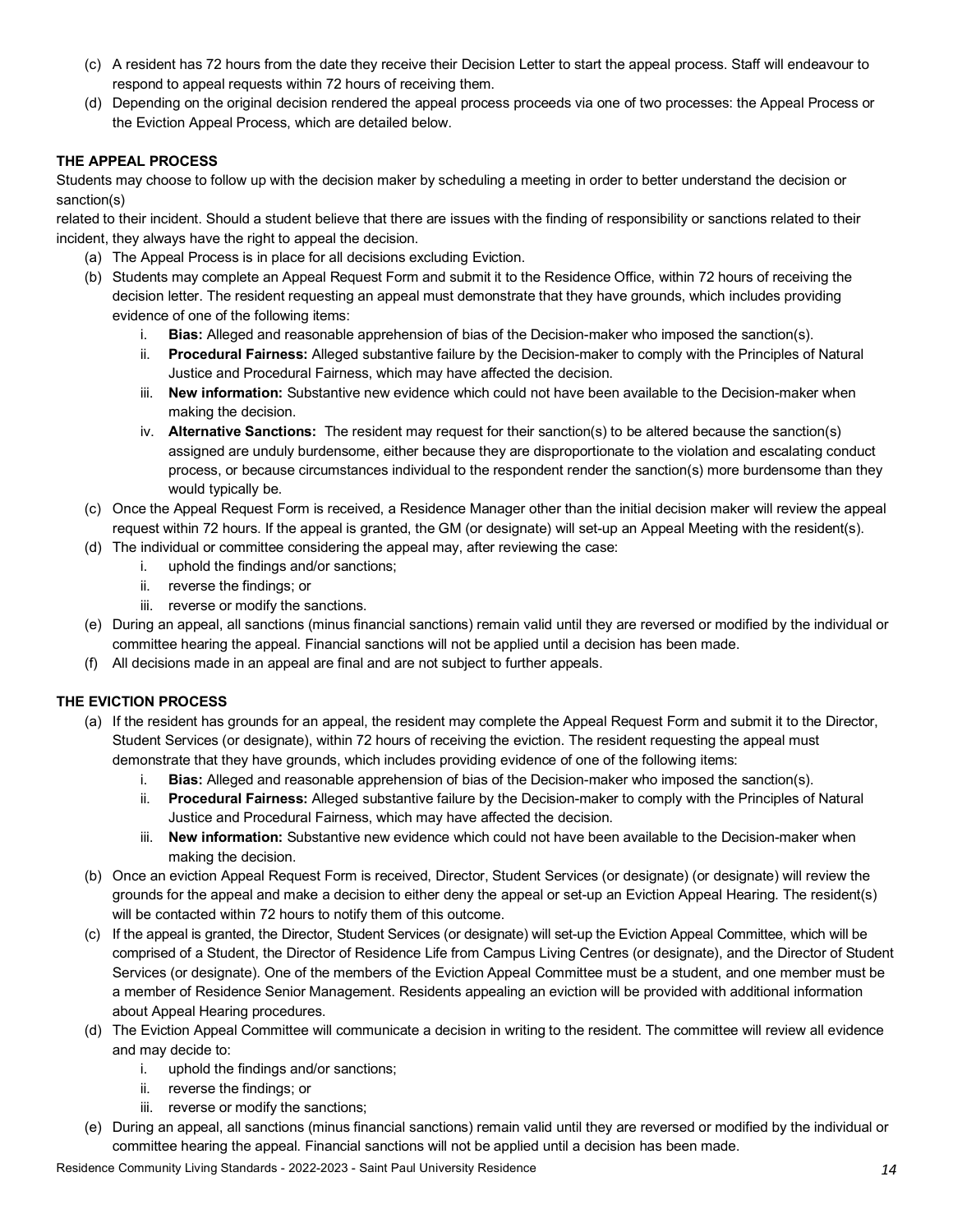(f) All decisions made in an Eviction Appeal Hearing are final and are not subject to further appeals.

#### **APPEAL MEETING PROCEDURES (Levels 1 - 3)**

In this section, the resident appealing the eviction is referred to as the appellant.

- 1. The hearing will proceed as scheduled, even if the appellant does not attend.
- 2. The appellant may bring witnesses to the appeal hearing. Participation of witnesses shall be limited to providing evidence and responding to questions from the appeal committee. Witnesses may be present at the hearing only when providing evidence or responding to questions from the appeal committee.
- 3. The appellant may bring one support person to the appeal hearing; however, support persons shall not participate in the appeal unless called on by the Chair to do so. Participants are required to provide the name and relationship of their support person to the Appeal Committee a minimum of 48 hours prior to the hearing.

#### **EVICTION APPEAL HEARING PROCEDURES**

In this section, the resident appealing the eviction is referred to as the appellant and the Residence staff whose decision is being appealed is referred to as the respondent.

- 1. The hearing will proceed as scheduled, even if the appellant or the respondent do not attend.
- 2. The appellant and respondent may bring witnesses to the appeal hearing. Participation of witnesses shall be limited to providing evidence and responding to questions from the appeal committee. Witnesses may be present at the hearing only when providing evidence or responding to questions from the appeal committee.
- 3. The appellant and respondent may bring one support person to the appeal hearing; however, support persons shall not participate in the appeal unless called on by the Chair to do so. Participants are required to provide the name and relationship of their support person to the Appeal Committee a minimum of 48 hours prior to the hearing.
- 4. The appeal hearing shall proceed as follows:
	- a. An initial briefing and review of the case by the committee members;
	- b. Presentation of the case by the appellant;
	- c. Presentation of information by the respondent;
	- d. Subsequent re-examination of either party or any witnesses if required.
- 5. Each appeal shall be considered independently and on its own merits.
- 6. The Appeal Committee will carefully consider only:
	- a. The appeal grounds;
	- b. The evidence supporting the grounds presented orally (during the hearing);
	- c. The written evidence presented in the appeal letter, appeal request form and supporting documents;
	- d. The written evidence presented in the respondent's response submission;
	- e. Any written evidence accepted by the appeal committee from the appellant or respondent during the hearing, providing that the appellant and respondent both had a reasonable opportunity to read, understand and respond to the document.
- 7. At no time should the committee deal with any matter outside the specific concerns set out in the request for appeal.
- 8. The burden of proof in a disciplinary appeal rests with the appellant, who must make a case to convince the appeal committee to decide in the appellant's favour.
- 9. All information reviewed and discussed during an appeal shall remain confidential.
- 10. In addressing the appellant's specific concern(s), the appeal committee should feel free to direct the parties to provide and produce additional material or witnesses directly related to the appeal.